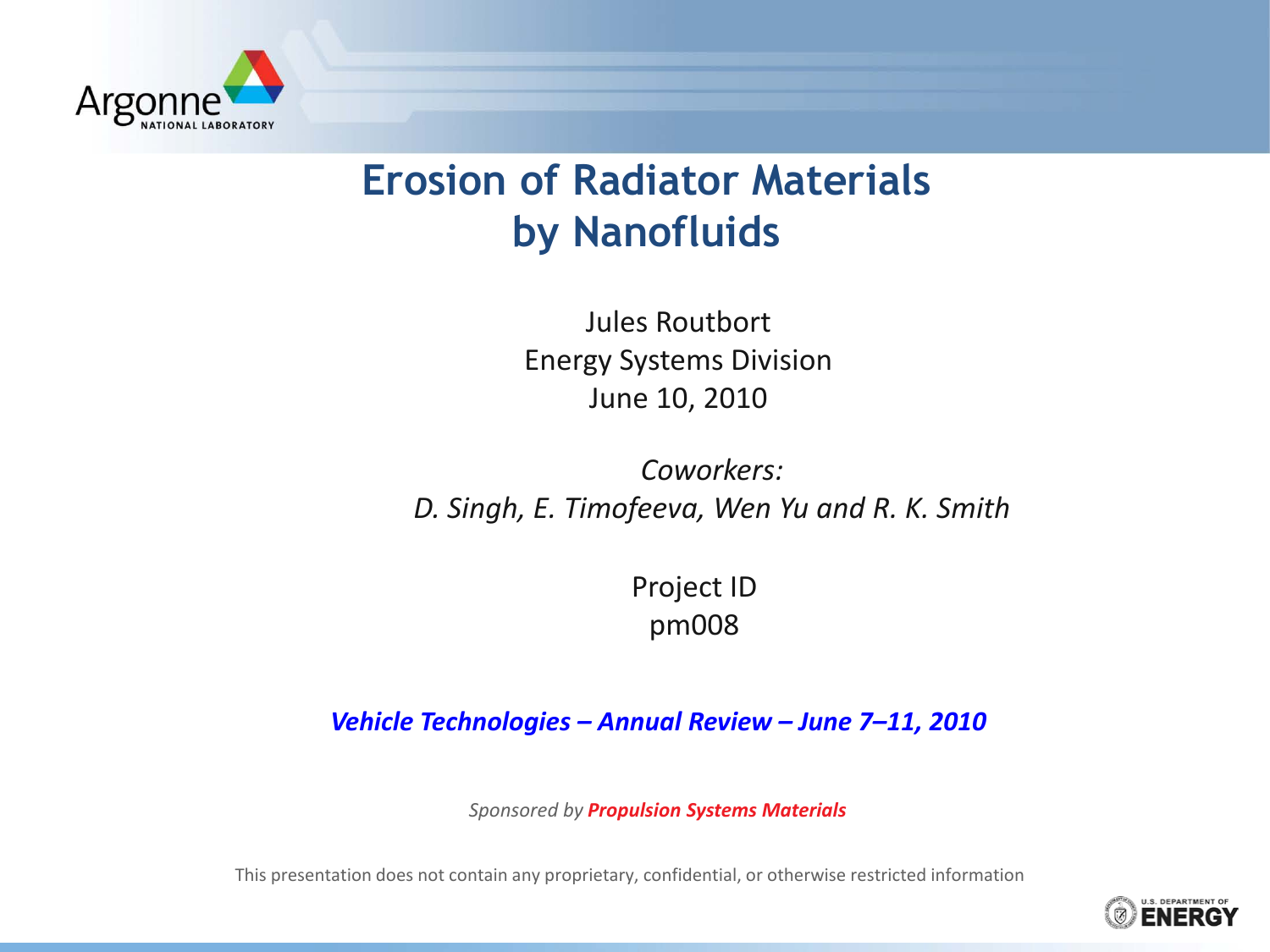# **Overview**

### **Timeline**

- **Project start FY07**
- Project end FY12
- 60% complete

### **Budget**

- $FY09 = $140 K (DOE)$
- FY10 = \$252 K (DOE)

### **Barriers**

 Effects of nanofluids for thermal management in heavy vehicles are not established

- ⇒ erosion of radiator material?
- $\Rightarrow$  erosion of pump material?
- $\Rightarrow$  power requirements to pump nanofluids?
- $\Rightarrow$  clogging of fluid lines?
- $\Rightarrow$  physical & thermal changes in the nanofluids over time?

### **Partners**

- Tardec/WFO
- Michelin WFO/cost-share
- Saint Gobain/cost-share
- Valvoline (Ashland Oil)/cost-share

*This project complements the overall effort in the area of nanofluids for thermal management*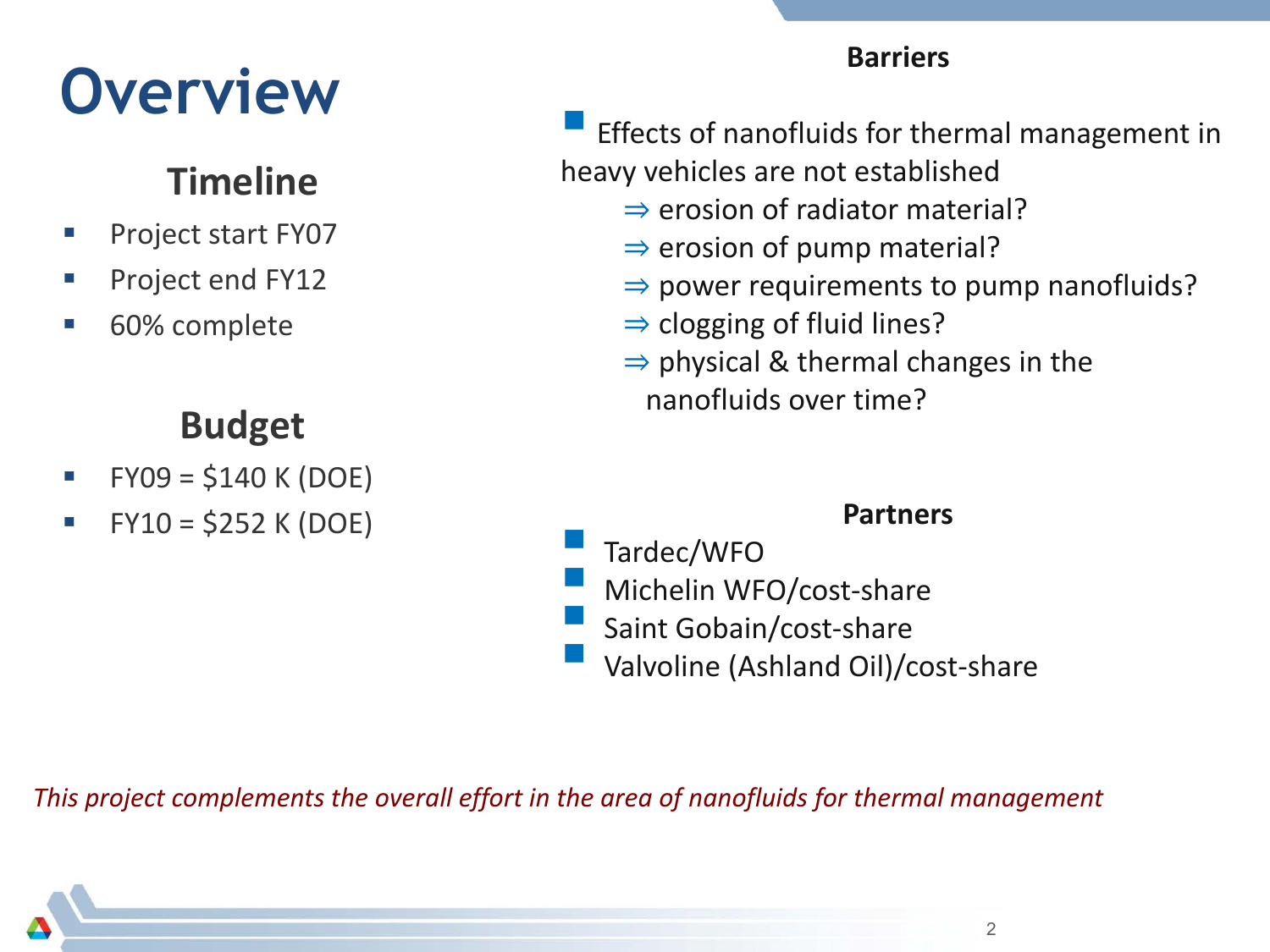### **Relevance**

- Nanofluids have enhanced thermal properties that have the potential of reducing radiator sizes (SAE-2007-01-2141) resulting in less weight and frontal area and hence less aerodynamic drag resulting in fuel savings. Other applications include energy storage for solar applications (project with DOE Solar), cooling of power electronics (proposal pending), industrial cooling (project with Industrial Technology Program, etc.
- However, will the nanofluids cause damage to cooling systems?
- Will the increased viscosity of the nanofluid result in much higher pumping power required?
- Will nanofluids stay in suspension over long periods and not clough the cooling system?

#### *Objectives of this project is to answer these questions*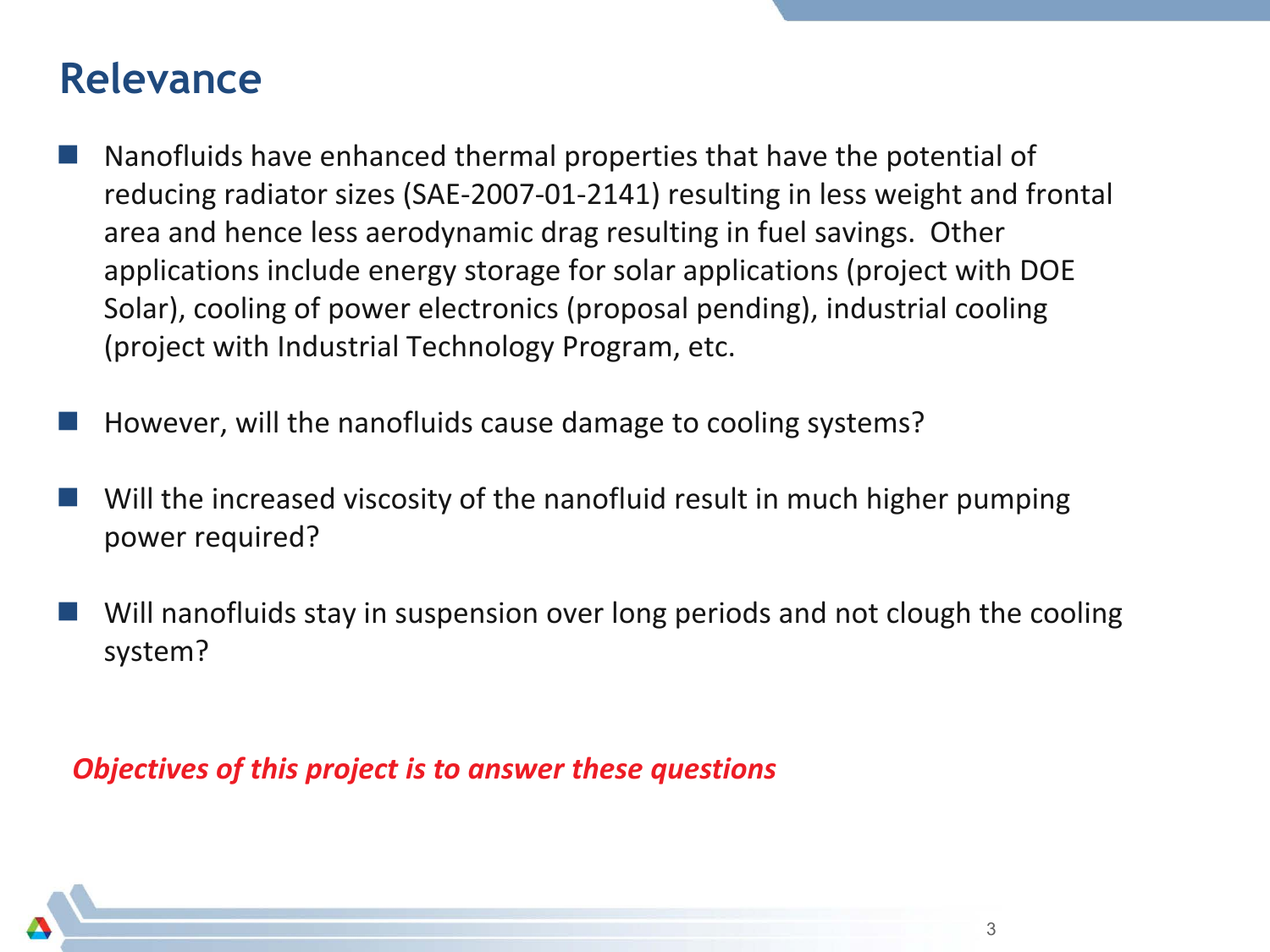### **Potential of Nanofluids for Cooling Applications**

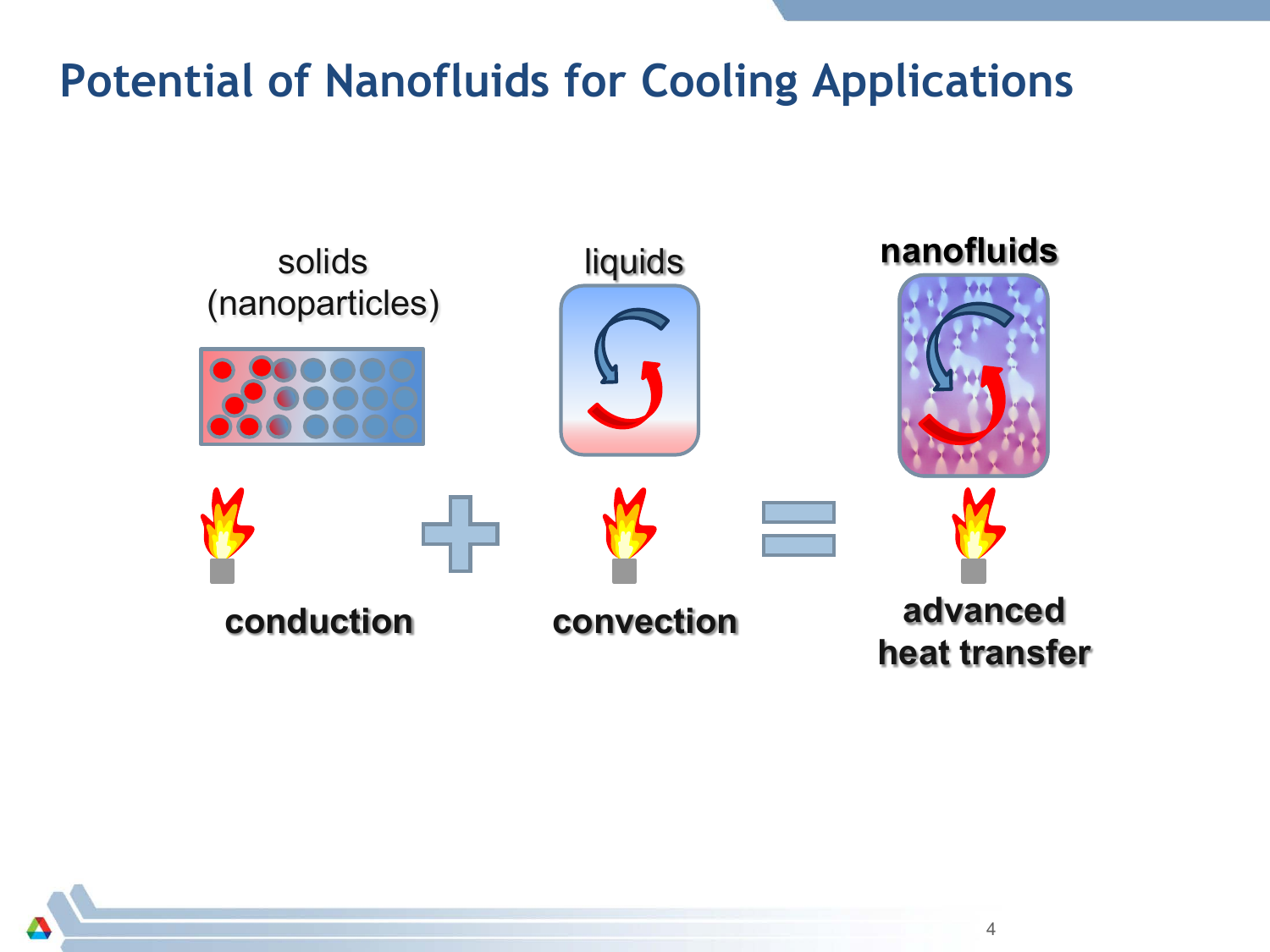### **Why Nanofluids??**

3.50 —o— Wang et al. [60] (28 nm Al O2)  $\overline{B}$  Xie et al. [63] (26 nm Al O ) Lee et al. [2] (24 nm CuO)<br>Wang et al. [60] (23 nm CuO)  $\rightarrow$ 3.00  $\overline{\phantom{a}}$ —⊽— Xie et al. [62] (26 nm SiC) Thermal conductivity ratio  $(k_{\rm e}/k_{\rm m})$  $\frac{1}{100}$  Chopkar et al. [77] (30 nm Al<sub>70</sub>Cu<sub>30</sub>) 2.50 2.00 1.50 1.00  $\mathbf{0}$ 3 6 g 12 15 **Volume concentration (%)** 8.00 6.00 nm 5.00

**Review and Comparison of Nanofluid Thermal Conductivity and Heat Transfer Enhancements**, W. Yu, D. France, J. Routbort, and S. Choi, Heat Transfer Engineering, 29, 432-460 (2008)

#### ANL results



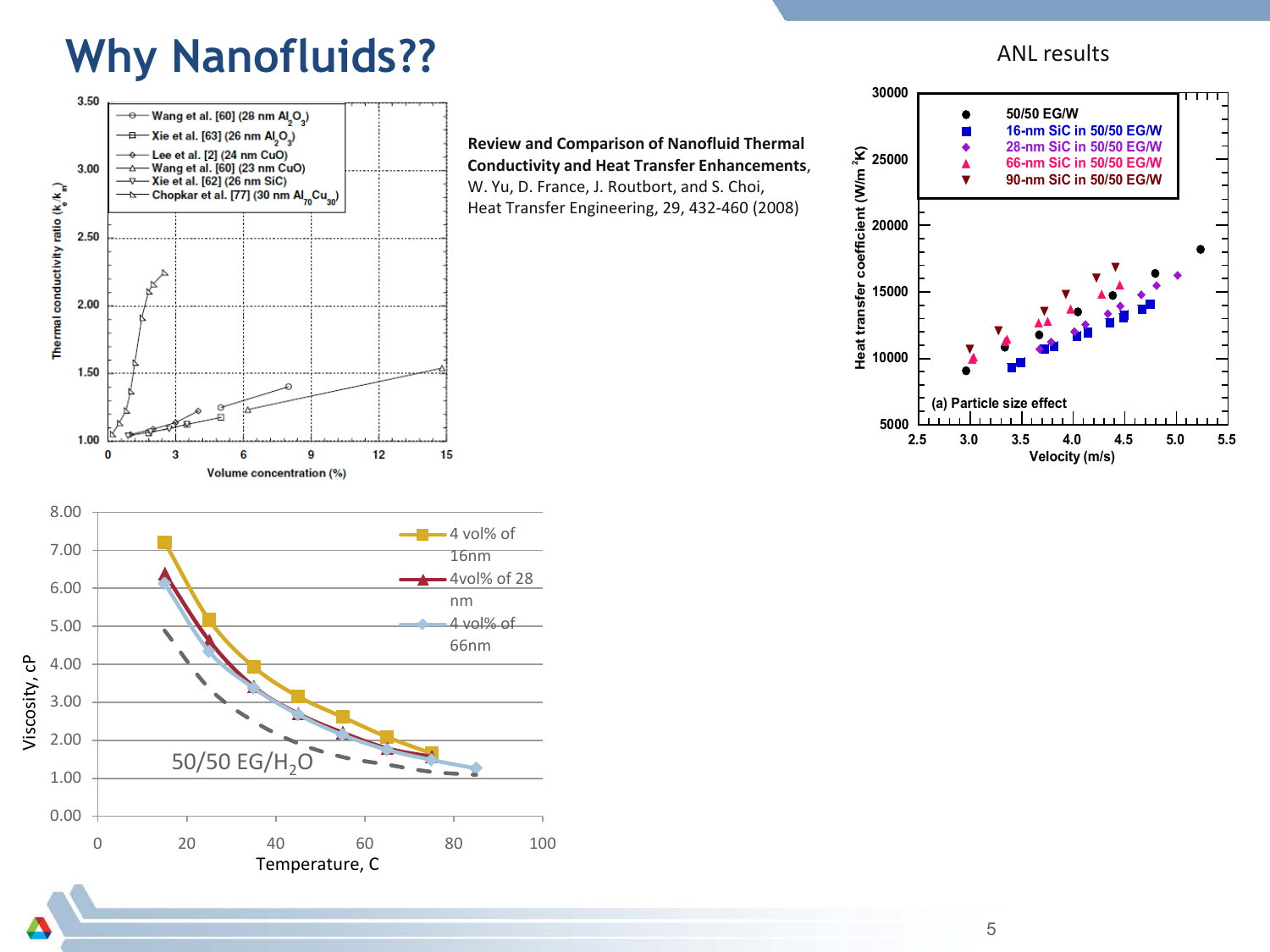## **Milestones**

- **FY09 (complete)** 
	- $-$  Measure erosion of radiator materials using SiC EG/H<sub>2</sub>O based nanofluids
		- Velocity & impact angle
		- Particle size & loading
	- Modify erosion rig to:
		- Incorporate an automotive pump
		- Measure pumping power of various nanofluids
	- Develop collaborations with industry
- FY10
	- Continue to measure erosion of materials using various nanofluids
		- Finish SiC EG/H<sub>2</sub>O nanofluids (from Saint Gobain)
		- Start graphite based nanofluids (from Valvoline)
	- Correlate increased pumping power of candidate nanofluids measured from new computerized data collection system with theory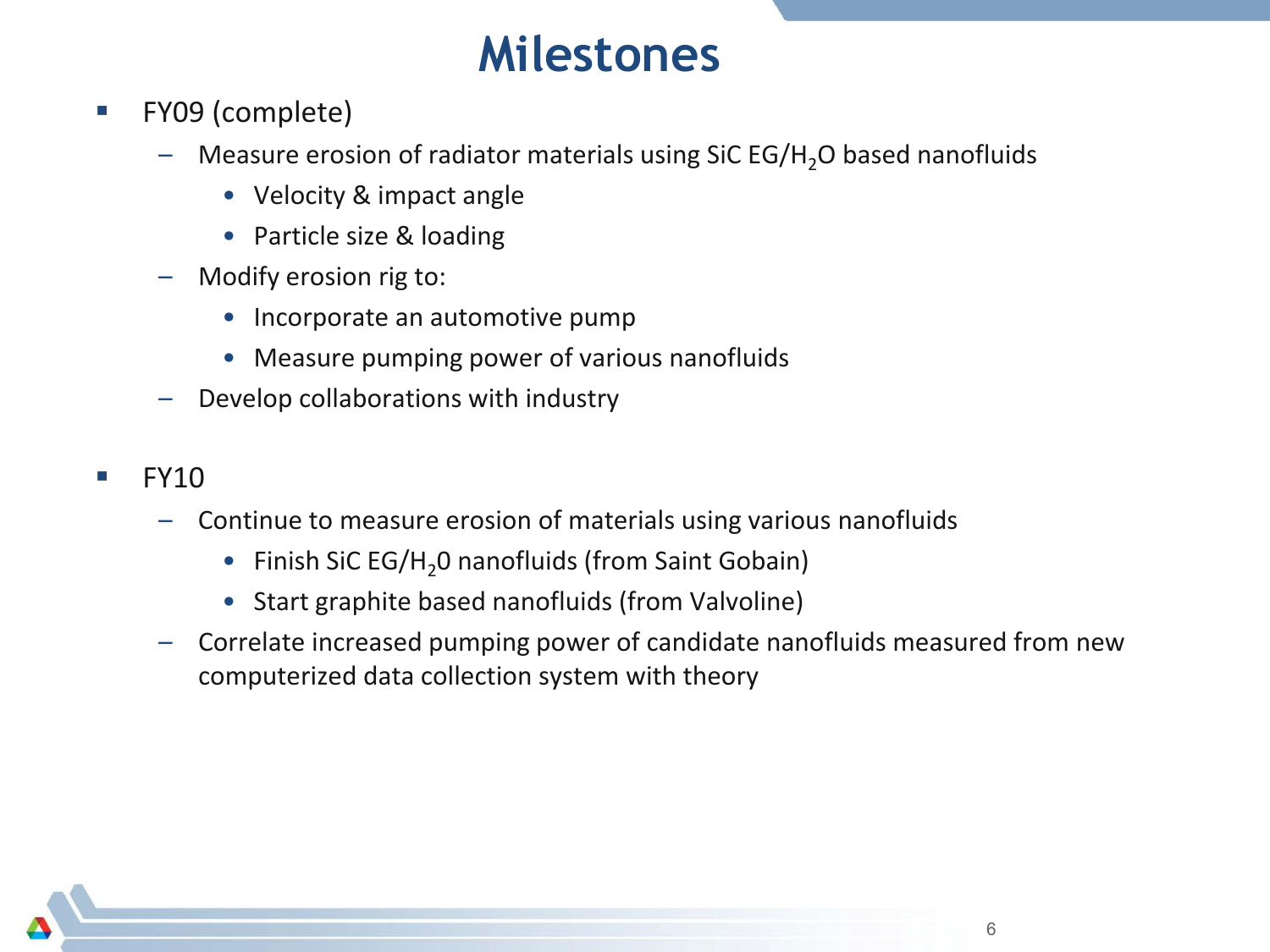## **Approach**

- Characterize nanofluids for performance (ITP project)
	- particle size & distributions using laser and x-ray techniques
	- viscosity and thermal conductivity
- Determine if nanofluids degrade/erode radiator system materials
	- develop apparatus/pumping system
	- weight-loss measurements (or erosion rate) as a function of fluid velocity, impact angle, temperature, and type of nanofluid on target and on pump impellor
	- monitor fluid pressure/flow rate/torque to identify changes in fluid and/or pump system
	- model fluid/target impact and correlate with experiments
- Develop predictive model if any erosive wear
- Quantitatively assess power consumption using torque meter and compare base fluid and nanofluids power requirements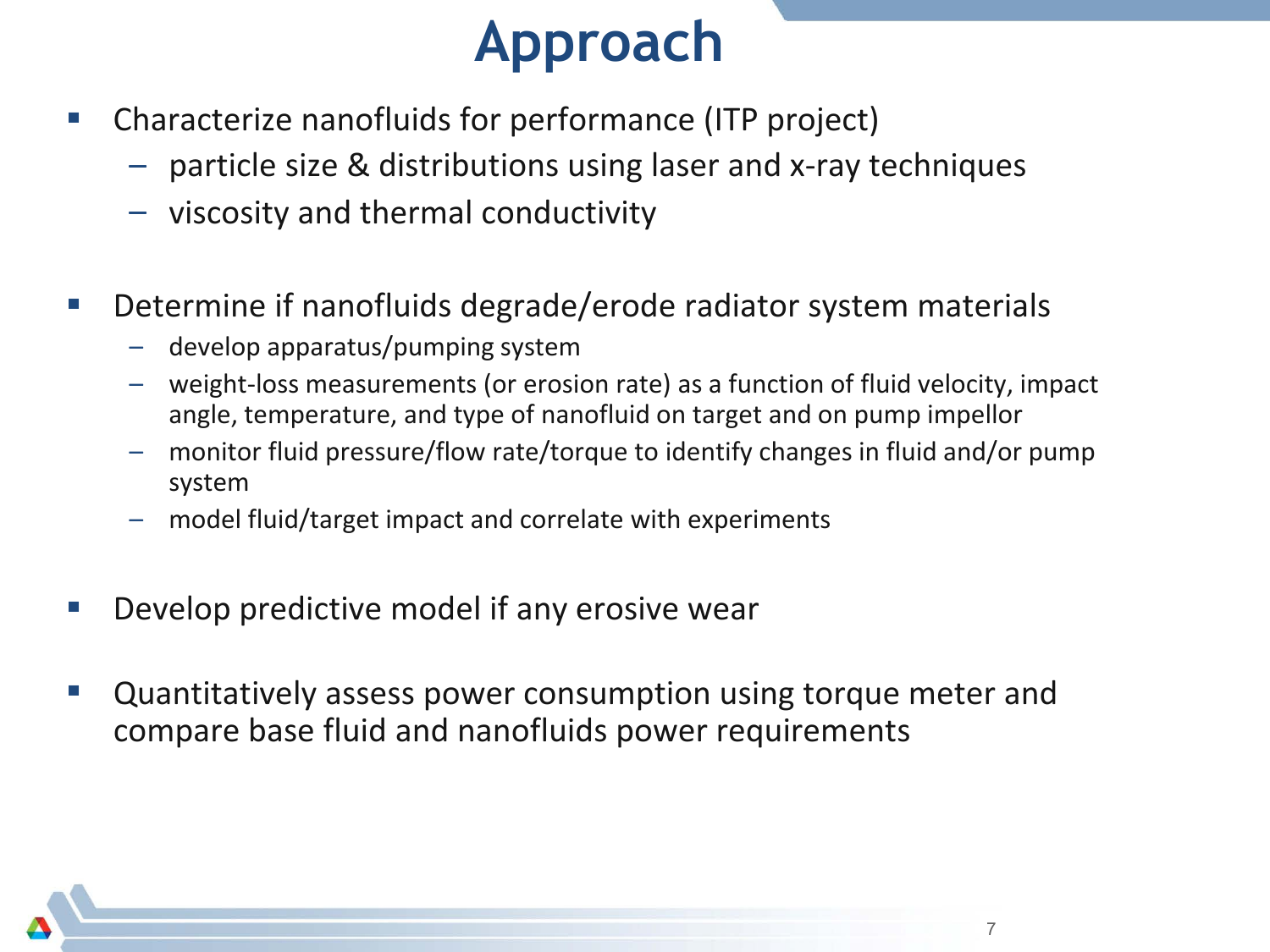### **Approach – Apparatus**



Torque measurement behind Data logger behind

#### Specimen chamber



SiC/water nanofluid

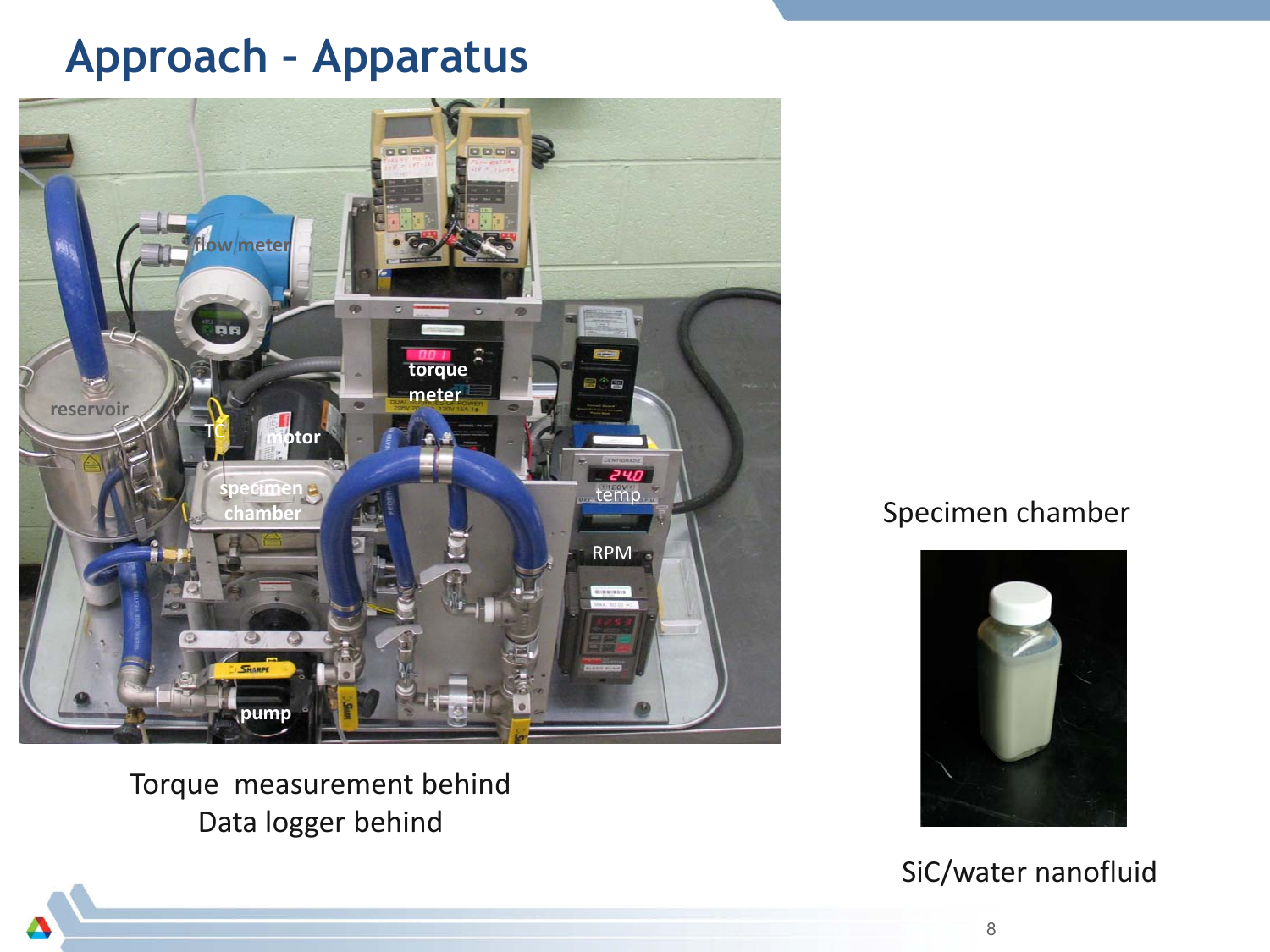## **Approach – Parameters**

- Target material 3003 aluminum
	- Impeller cast aluminum (unknown spec)
- **Example 2** Erosion measurements
	- Weight loss at 2-10 m/s for 30 and 90° impact angles (RT so far)
- **Nanofluids Investigated** 
	- 0.1 0.8 CuO in ethylene glycol (FY09)
	- 0.5 4.0 vol.% SiC in water and in ethylene glycol/water (50-50)
	- Various particle sizes (55 nm to 500 nm)
- Torque Measurements
	- SiC nanofluids
	- $-$  Al<sub>2</sub>O<sub>3</sub> nanofluids
	- $-$  Graphite nanoparticles in EG/H<sub>2</sub>O
	- Compare to calculated pressure drops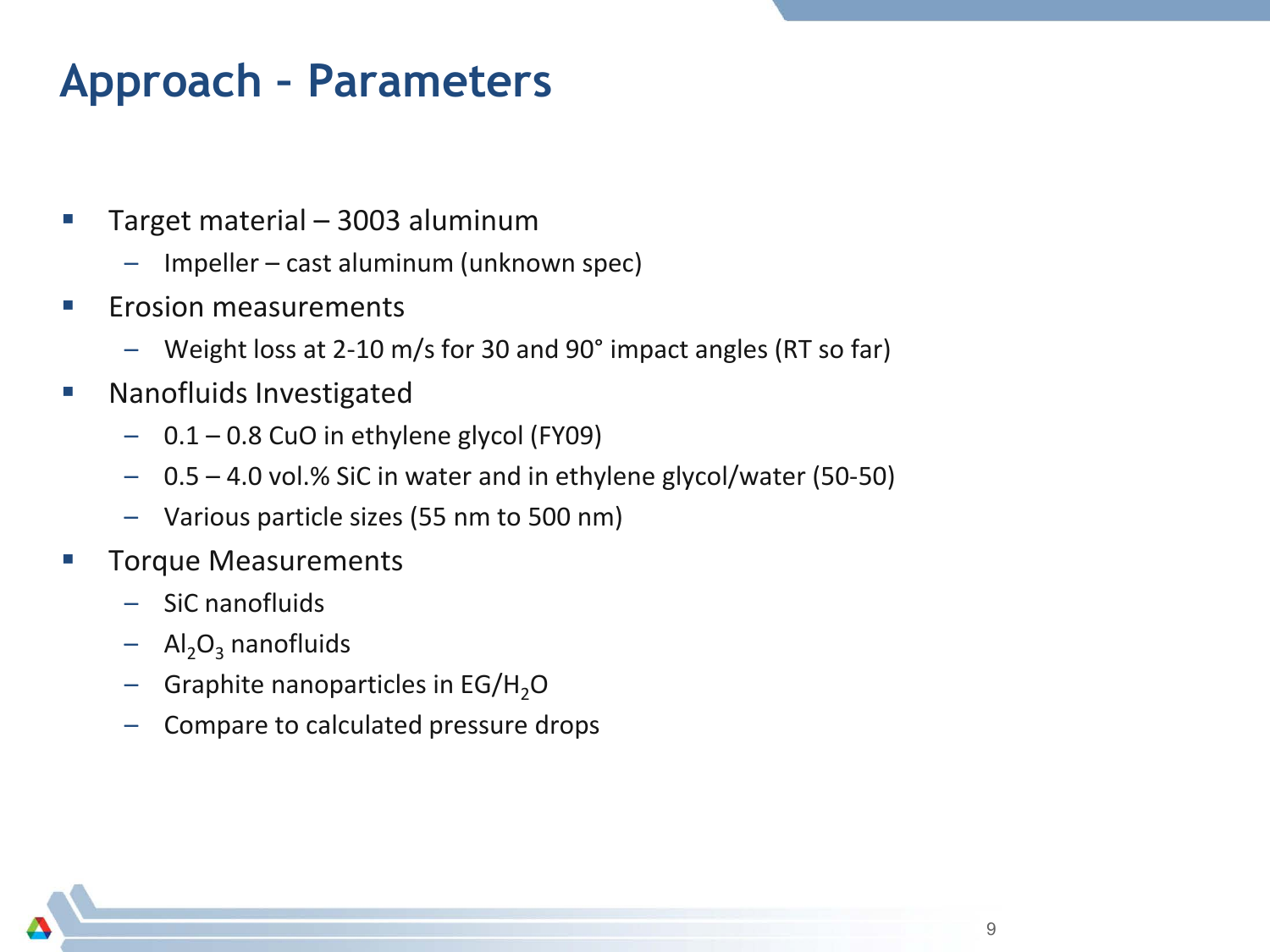### **Accomplishments – Erosion**

- **NO weight loss measured on 3003 Al after testing 2 vol. % 170 nm SiC/water for ≥700 hours at 8 m/s (equivalent to ≈ 10 years of HV operation)** 
	- **Impact angle – 30°**
	- **Impact angle – 90°**



 **Thus far, no damage to cast aluminum of impellor of commercial automotive water pump**

**However, higher concentrations and/or larger particle sizes not yet tested**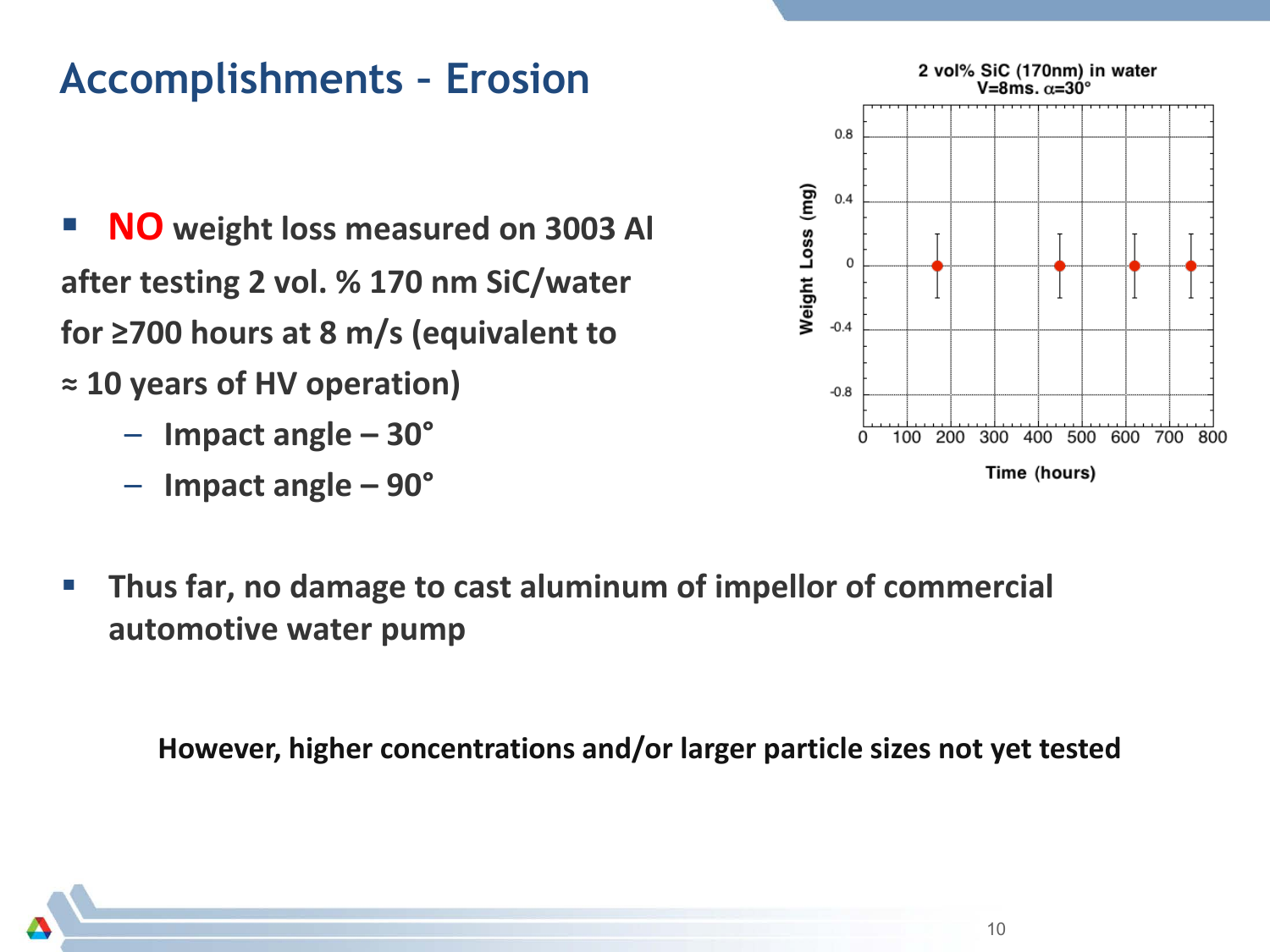### **Technical Accomplishments – Pumping Power**



*Turbulent flow (Re≈7000–8000)*

 $V =$  velocity  $\mu$  = viscosity f = Fanning friction factor  $L = length$ d = diameter  $\rho =$  density η = pump efficiency

| % theoretical increase of NF/base fluid | 8.4 |
|-----------------------------------------|-----|
| % measured increase of NF/base fluid    | 8.0 |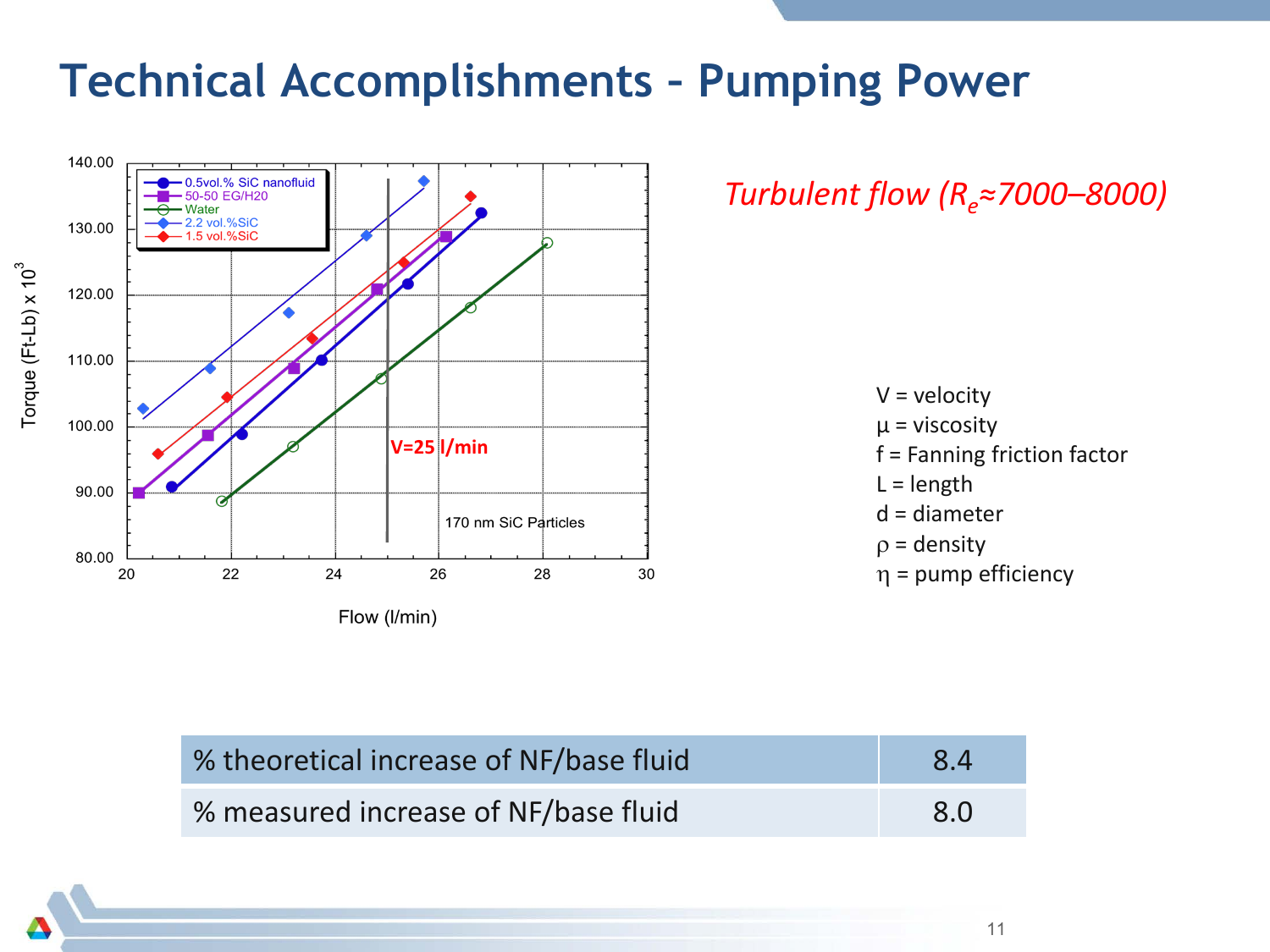## **Technical Accomplishments – Pumping Power 40 nm Al<sub>2</sub>O<sub>3</sub> in H<sub>2</sub>O**



Go to "Insert (View) | Header and Footer" to add your organization, sponsor, meeting name here; then, click "Apply to All"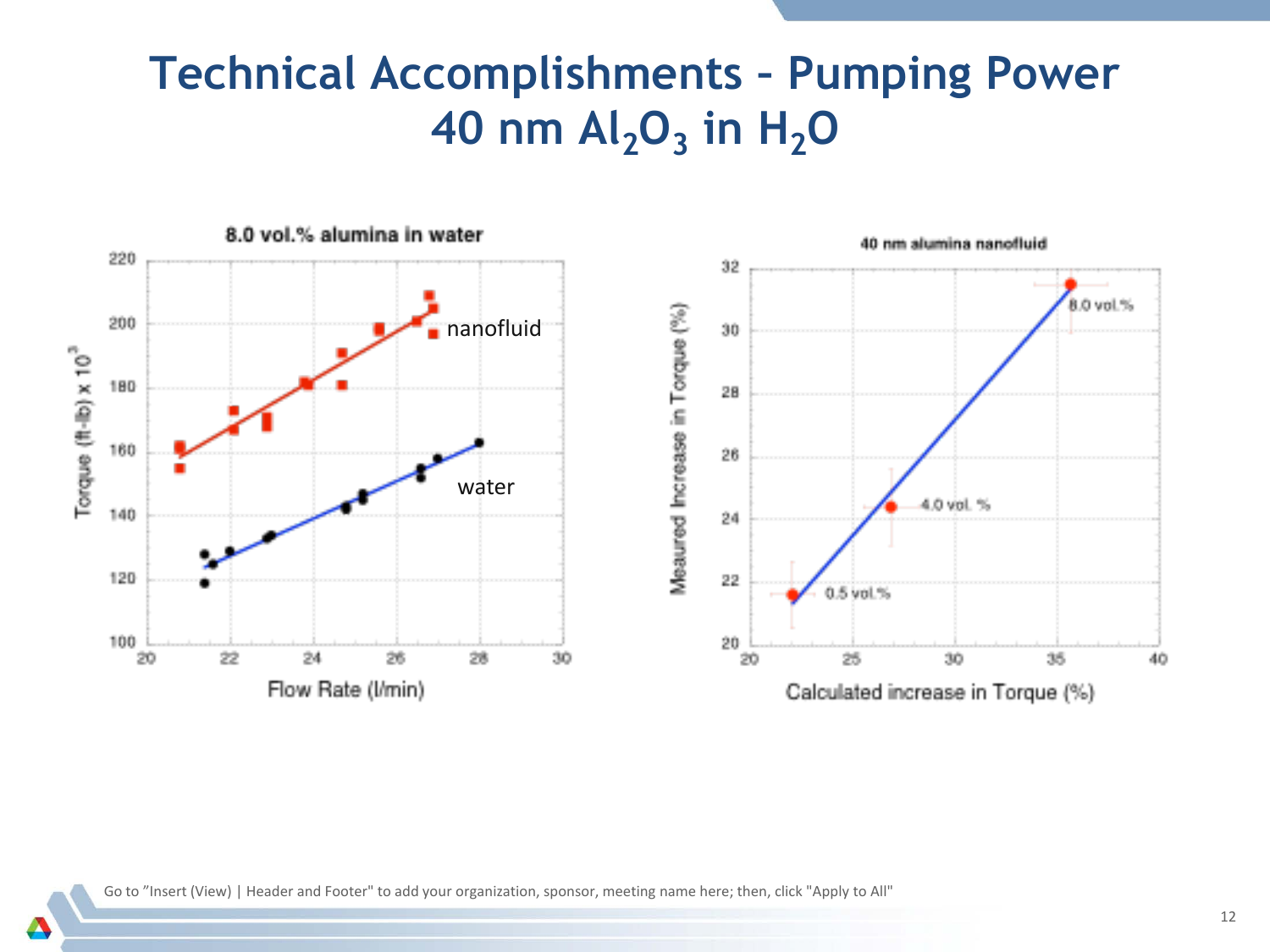### **Collaborations**

- TARDEC (Work for others, \$200K) completed
- Michelin (Work for others, \$300K) completed
- DOE Office of Industrial Technologies on going
- DOE Office of Solar on going
- **Saint Gobain partner in OIT project to develop** manufacturing capacity for nanofluids (\$75K)
- Nanoscale (Kansas City, supplied nanofluids)
- Ashland Oil (Valvoline), new partner in OIT project, graphitic based nanofluids

Go to "Insert (View) | Header and Footer" to add your organization, sponsor, meeting name here; then, click "Apply to All"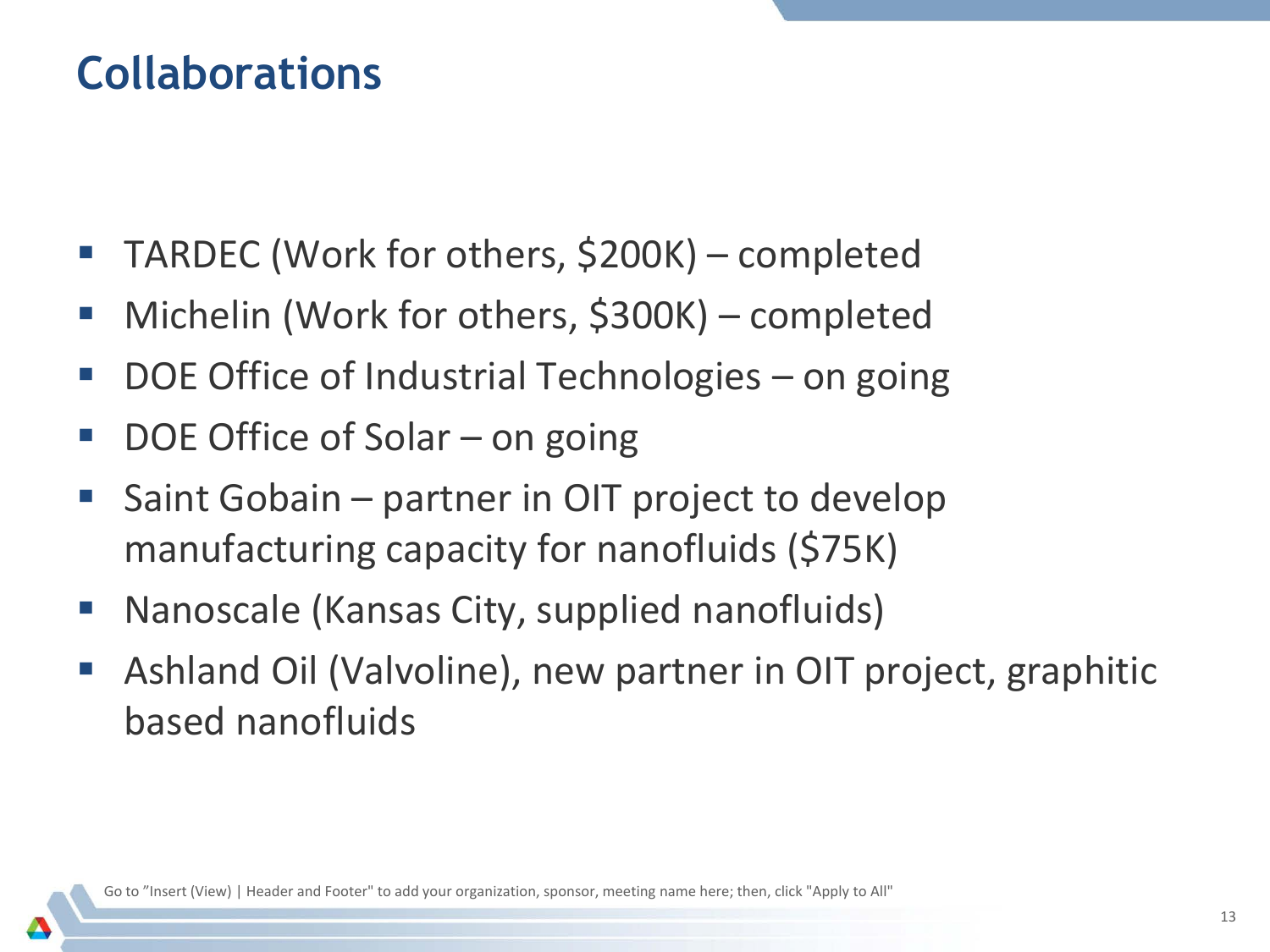## **Path Forward**

- Continue erosion tests with new nanofluids being developed
- Conduct CFD modeling of fluid/target interactions, including the effects of nanoparticles
- Conduct tests with the modified erosion apparatus using larger sizes and higher volume % SiC nanofluids as well as the graphitic nanofluids
	- measure erosion rate on the automotive pump impallor
	- measure pumping power of nanofluids and base fluids
	- determine efficiency of the best nanofluids in compact heat exchanger
- **Determine long-term performance of selected nanofluids** 
	- compare thermo-physical properties before and after erosion tests
- As part of the overall nanofluid effort, provide guidance to the industrial partner(s) on the heavy vehicle cooling applications
- Test in full–scale radiator facility, depending on funding